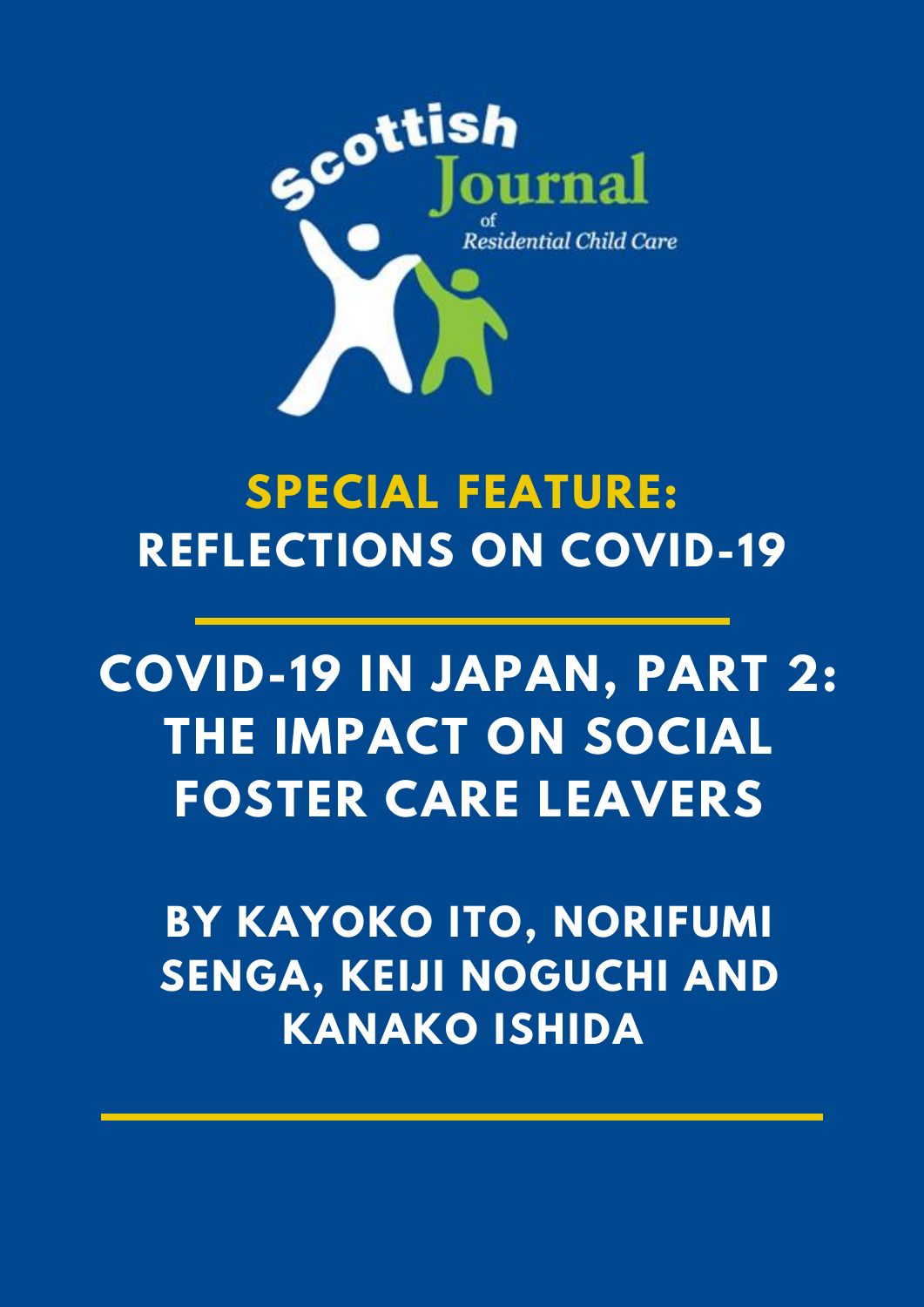# COVID-19 in Japan, Part 2: The impact on social foster care leavers

## **Kayoko Ito, Norifumi Senga, Keiji Noguchi and Kanako Ishida**

## **Abstract**

The global spread of COVID-19 has greatly impacted society worldwide. People are unexpectedly finding themselves being forced to live differently than they are used to, especially those in vulnerable positions. In particular, care leavers who have left social foster care and live in the community are encountering difficult situations both financially and mentally without having parents or other family members to rely on. The results of questionnaires and interview surveys with care leavers suggest that it is necessary to expand the consultation support system for care leavers and to provide support to prevent isolation. It was also confirmed that the expansion of multiple and diverse financial support is an urgent issue.

## **Keywords**

COVID-19, social foster care leavers, support for care leavers, Japan

#### **Corresponding author:**

Norifumi Senga, Ph.D., Associate Professor, Doho University, Department of Social Welfare, 7-1 Inabaji-cho, Nakamura-ku, Nagoya, 453-8540 JAPAN,

n-senga@doho.ac.jp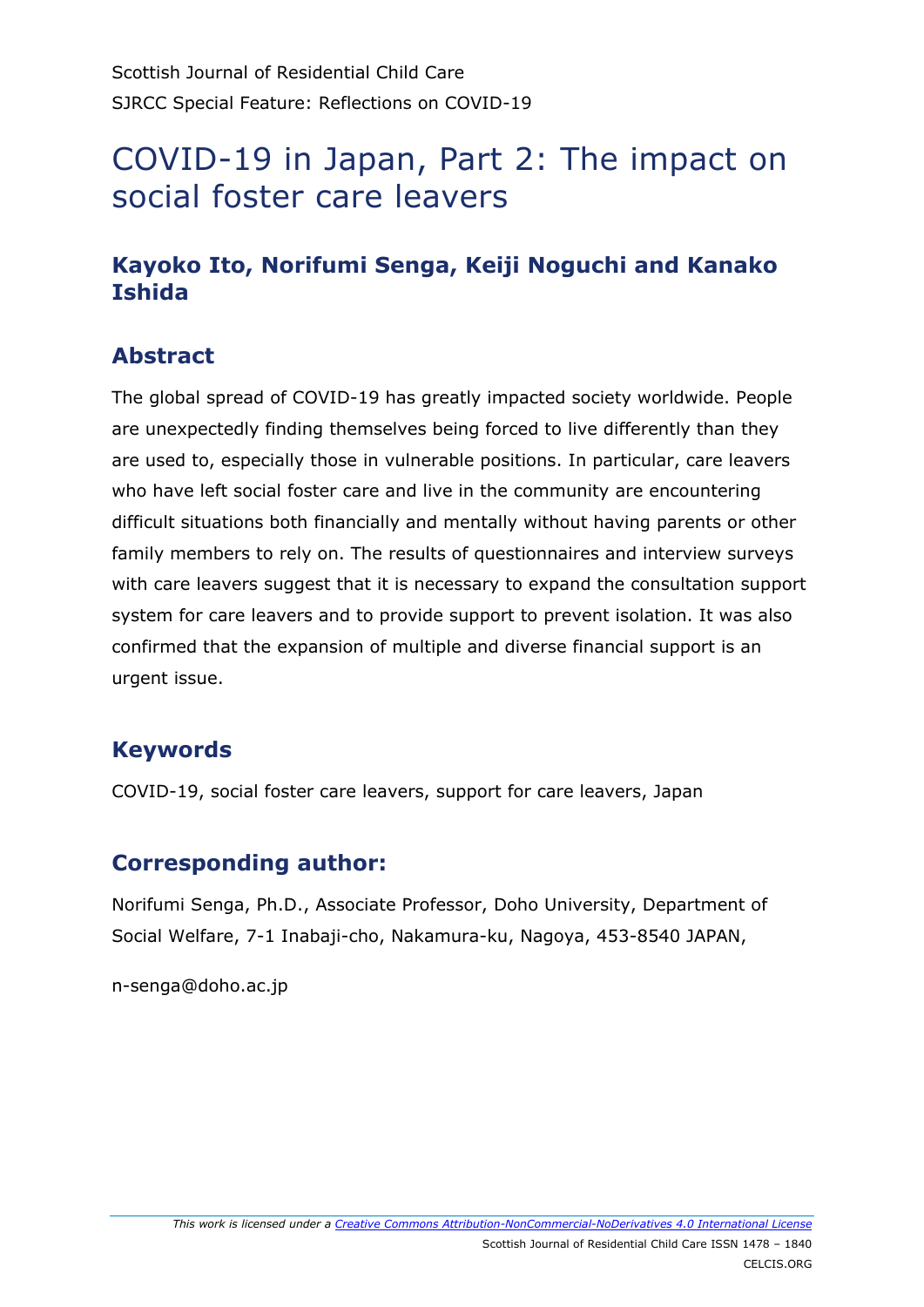#### **Introduction**

The global spread of COVID-19 has greatly impacted society worldwide. People are unexpectedly finding themselves being forced to live differently than they are used to, especially those in vulnerable positions. In particular, care leavers who have left social foster care and live in the community are encountering difficult situations both financially and mentally without having parents or other family members to rely on. In Japan, compared to Scotland, there is a lack of measures for aftercare and life support for care leavers. Therefore, society as a whole should consider the issue of support for care leavers, in the wake of the COVID-19 pandemic. In this paper, we discuss the current situation of and future challenges for care leavers in the midst of COVID-19 in Japan.

The names of the research respondents have been changed to protect their privacy in case 1 and case 2.

#### **The actual situations of Japanese care leavers and the impact of COVID-19 on their lives**

Many care leavers in Japan face unstable employment, as they are mostly employed in part-time jobs. Some of them have mental health problems due to the effects of harsh childhoods, such as abuse and neglect from their parents. Without the safety net of family members, care leavers are vulnerable to social influences, and it can be inferred that they are economically, mentally, and physically poor. Amid the government's declaration of emergency due to the spread of COVID-19, the non-profit organisation Bridge for Smile conducted a survey on the actual situation of care leavers in terms of life and work in April 2020; 69 individuals responded.

The survey showed that about 50% of the respondents were working (including regular staff, contractual/temporary staff, part-timers), 35% were students, and 13% were unemployed. Regarding the work situation of workers and those who were scheduled to start work from April, 'I am not working, staying at home' was the most common response (35%), along with 'I am reducing the number of workdays and hours'(13%), and 'I was laid off' (2%). In total, about half of the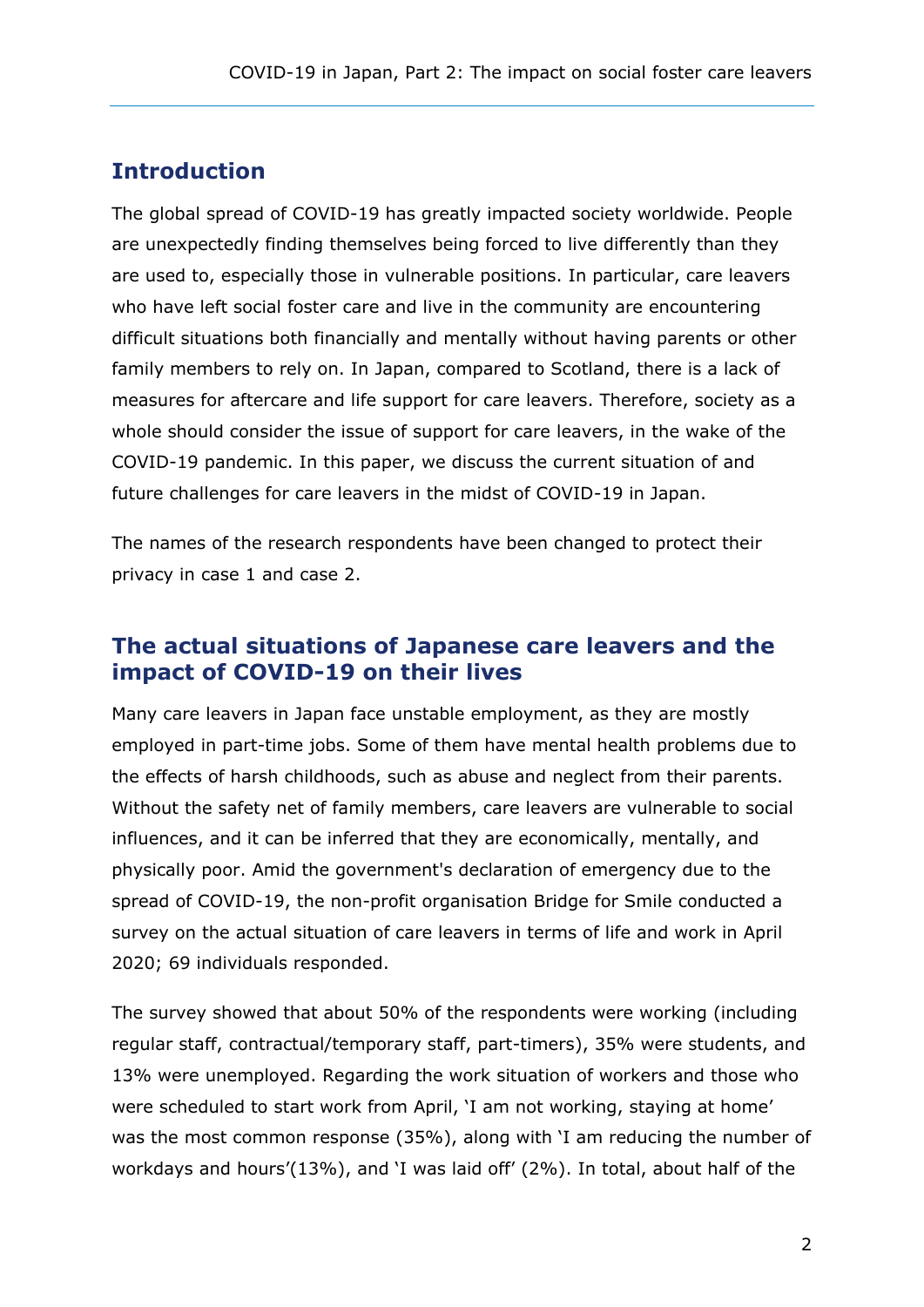respondents lost their jobs or have had reduced work hours in some way. However, 15% of the respondents were 'busier than usual,' depending on the type of job. Regarding the mental aspect, 56% of the respondents were 'slightly depressed' or 'terribly depressed.' In other words, the majority of the respondents answered that they were 'depressed'. Those who were most affected by the loss of income were part-time workers; 75% of part-time workers reported that they predicted some sort of income decline in April. The most common amount of reduction predicted was 50,000–70,000 Yen. In addition, 30% of full-time employees predicted that they would lose their income.

The reasons cited by respondents as causes of worry were the following: 'I have lost my income'; 'I have no work, so I cut my savings and living cost'; and 'I spend more time at home, so I have to pay for utilities.' Thus, financial problems were the biggest cause of concern for care leavers. On the other hand, those who became busier with work strongly complained of 'the burden and anxiety resulting from having to work and being at high risk, while many people are staying at home safely'.

With respect to the type of information they needed the most, 'information on financial support,' followed by 'free services for enjoying home life', ranked the highest. The results of the survey showed that young people while feeling a sense of dread is still seeking fun in life.

'Cash and goods' accounted for the largest proportion (40%) of requests for aid from Bridge for Smile, but there was also a high need for communication, such as online individual consultations and dinner parties. There were also statements such as 'I cannot rely on my parents' home, I do not feel supported by anyone', and 'I feel lonely in an emergency like this'. Thus, there is a high need for communication support to prevent feeling lonely.

# **Case 1: 'Naomi' (a university student)**

Naomi left the children's home (social foster care home) three years ago and attends university while living alone. When she had to decide on whether to enrol in a university, Naomi could not rely on her parents for financial aid and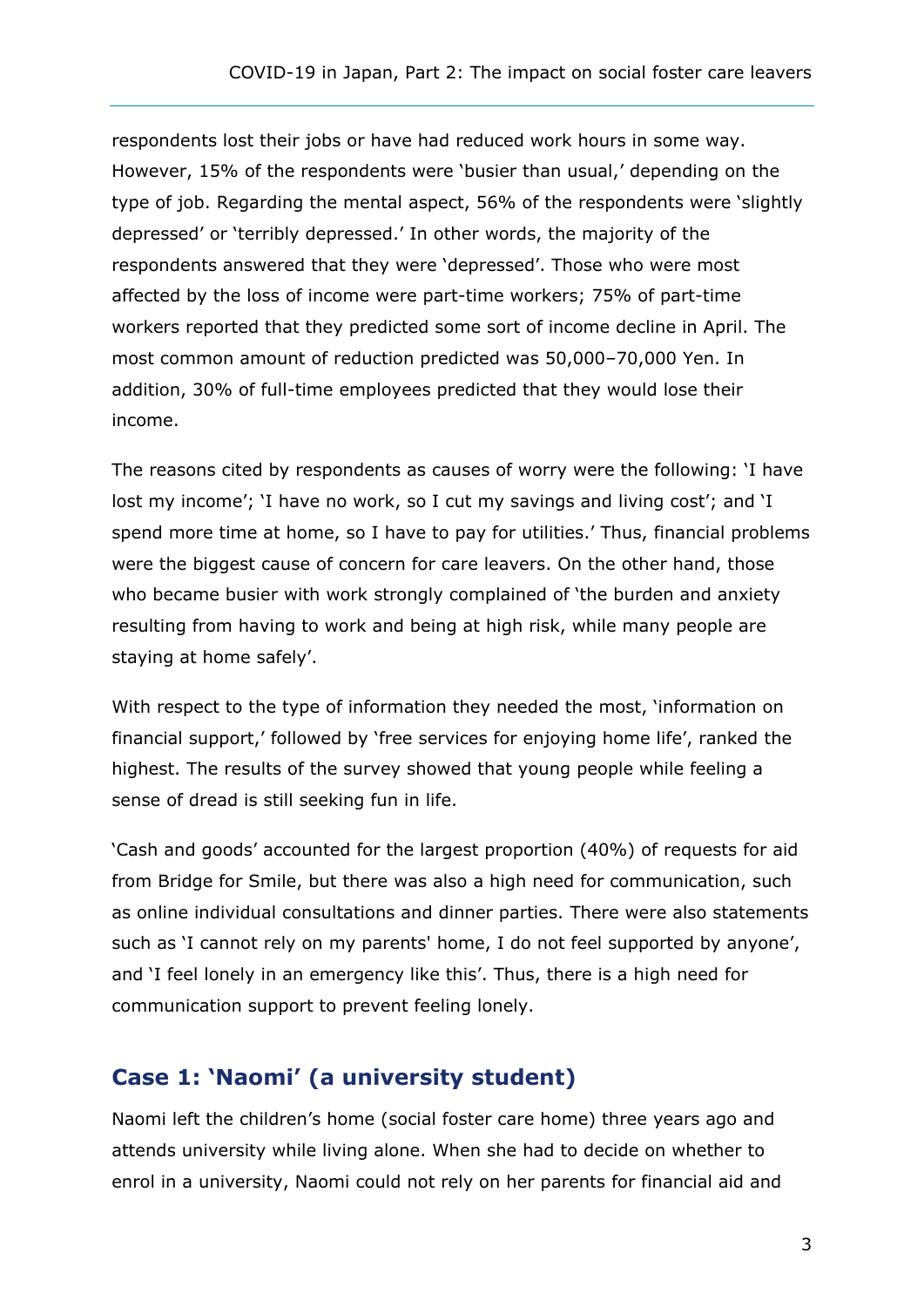encouragement at all. She was also repeatedly dissuaded by the care staff, who said, 'Once you get a job, save money and you will be able to go to a university with your own money'. However, she was beset with a strong desire to become a university student and enjoy her youth, so she dismissed the staff's opinion and went on to university. Fortunately, she was able to find, apply for, and receive multiple scholarships. More than half of them are 'loan-type', which means scholarships that require repayment while working.

The year 2020 is her third year of university, and an on-site training programme during summer is required to obtain a childcare worker qualification. Part-time jobs during the training period are prohibited, so she planned to increase the number of part-time jobs she held during spring vacation to save money systematically until the summer vacation when the training would commence. However, the number of days allowed to work part-time was reduced in February, two months before the declaration of emergency. Feeling impatient, Naomi increased the number of part-time jobs at the convenience store during the night and worked hard to find other financial support such as benefits.

When a state of emergency was declared in April, Naomi was dismissed from her part-time job at a daytime restaurant. With that, she lost her source of income and was at a loss. During this time, her biological mother contacted her, saying, 'I would like to borrow your money because my life is hard'. Naomi was conflicted because she had never received any parental support from her mother, but Naomi gave the money to her mother. From that day on, she started to support her mother. Naomi can afford only one meal per day. She thought about going to the children's home where she grew up, but she could not do it because she had been strongly dissuaded from going to university. Eventually, the university that Naomi attended established its own 'emergency benefit' system. The system was an allowance that would be distributed to students until the return to normal life. Naomi is now aiming to manage both practical training and online lessons at university using this system.

However, the process of applying for this emergency benefit was very stressful for Naomi. At the time of filling out the application, she was forced to reveal the details of her family and life history to her university academic advisor. This is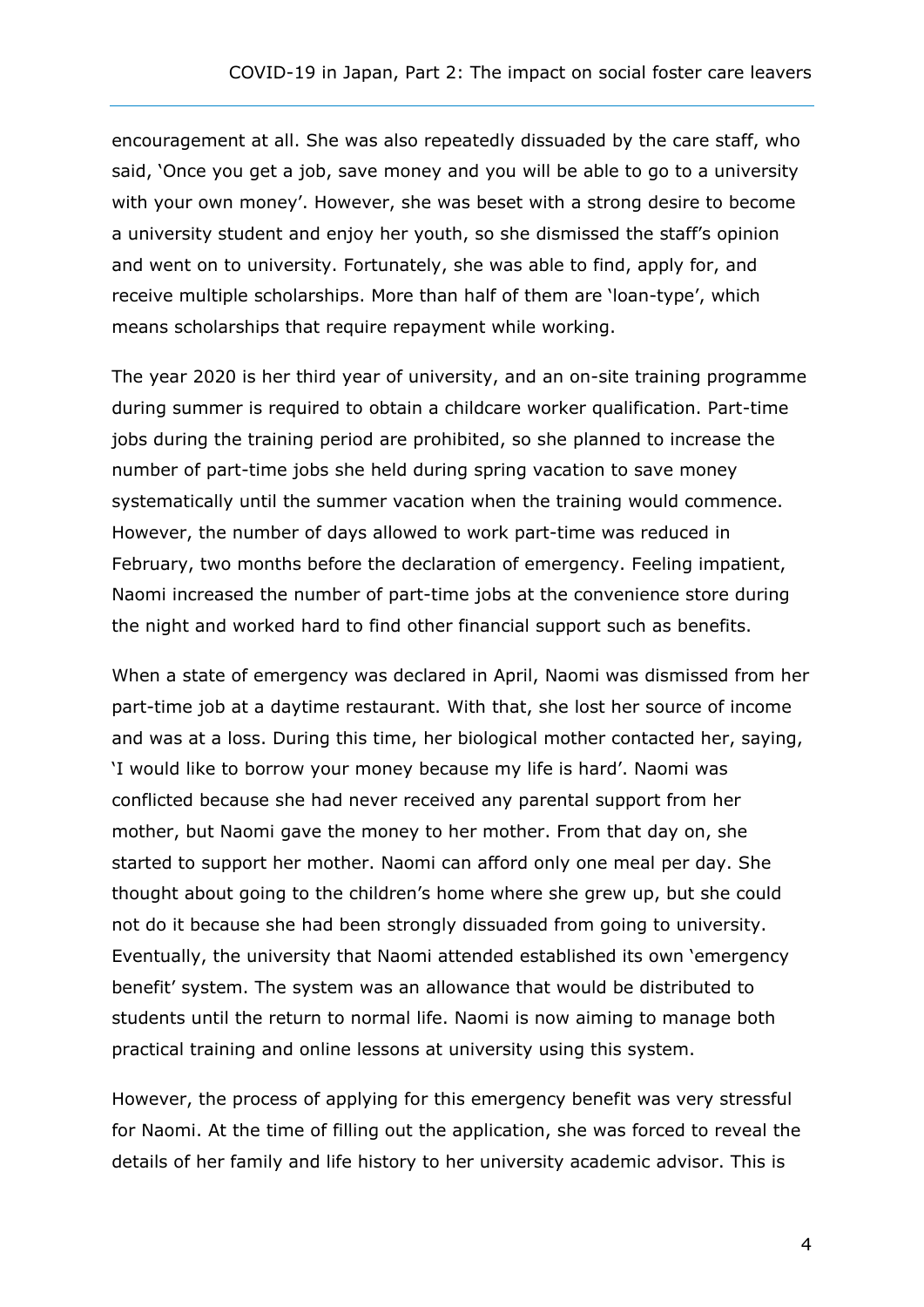because the application form had to be filled in by the academic advisor and not by the students themselves. 'I came to the university to study. I wondered why I had to tell my academic advisor all my personal information', she recalled. 'I was worried about what I should do if my relationship with my academic advisor became worse because of my past and present poverty'. 'Further, I felt that my life had been stripped naked. It was hard to share the pain of this process with my friends, family, and anyone', she recalled.

# **Case 2: 'Tomoki' (employee at a nursery)**

Tomoki was enrolled in an orphanage shortly after birth. He lived there from the age of one to three years, and in a children's home from age three to 18 years of age. Until now, Tomoki has been unable to contact his family and relatives. He left the children's home six years ago and got a job. He rented an apartment near the children's home and visited the home every week to talk to the staff and seek advice. However, after the declaration of emergency due to COVID-19, even care leavers were forbidden to enter the children's home because they were 'outsiders'. Therefore, when he wanted to talk to the facility staff, Tomoki had to call in advance to make an appointment and meet outside the facility, or simply communicate through phone call or email. 'I lived near the facility because I wanted to go there not only when I wanted advice, but also to be able to talk freely, so it was tough when I could not do that', he recalls. Tomoki was also unable to go out to eat or play with friends. He thought that if he contracted COVID-19, it would upset his colleagues, so he decided to live a self-restraining life.

During the state of emergency, his girlfriend had a birthday celebration. She wanted to meet him and celebrate, but he refused, which resulted in his girlfriend breaking off the relationship, which saddened him more. Tomoki gradually became lonelier and started to communicate with his friends through online competition games and online drinking parties, which he earlier refrained from indulging in. As a result, communication costs and electricity bills, among others, increased, making life a little more difficult. With his income reduced due to the effects of COVID-19, it was very difficult for him to balance his emotional state and money management. Further, he had been taking psychosomatic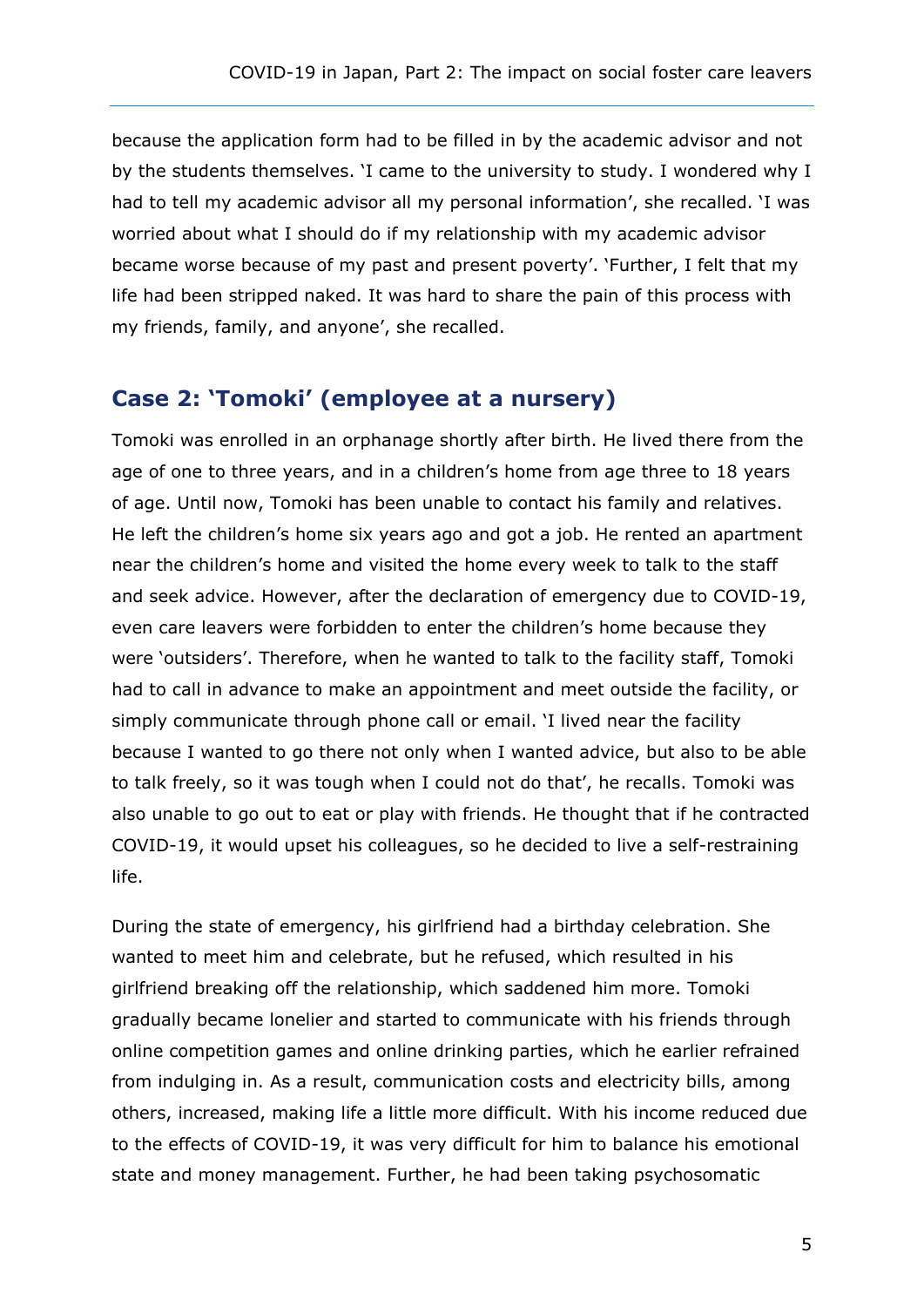medicine for insomnia when he was in the facility, but he could not go to the clinic as he worried about contracting COVID-19. Tomoki consulted with the staff of the facility, but they only advised him to go to the hospital. He knew he should, but he could not. He realised that during crises he had nobody to consult or rely on, and he had to fend for himself.

#### **Discussion of the two cases**

One of the difficulties that both Naomi and Tomoki face is the lack of people to consult and confide in. Naomi felt that she could not go to the facility where she grew up because of her strained relationship with the staff. Tomoki was able to visit the facility casually up until the start of the COVID-19 pandemic, but he could not do it after the emergency declaration, and his mental stress increased.

Thus, it can be seen that there is an urgent need to provide support for continuous connection to avoid feelings of isolation. Examples of such support systems include chat rooms and online salons that anyone can use not only when they need advice but also when they simply want a person to confide in. Second, many individuals have experienced a loss of income due to the COVID-19 pandemic. Although care leavers with family members or relatives may be able to rely on them temporarily, those who do not have the safety net of a family need special public support measures in such an emergency. The COVID-19 crisis has reaffirmed the importance of 'support to prevent isolation', 'the importance of keeping in touch and connection', and aftercare for care leavers. The situation highlights the importance of a support system, which has always been lacking. The COVID-19 crisis can be the trigger to give serious consideration to support for care leavers in society as a whole.

#### **About the authors**

Kayoko ITO is Professor, Osaka Prefecture University, Japan. She was awarded a Ph.D. in social welfare from Japan College of Social Work in 2007. From 2012, she is a member of the Council of Child Welfare in Osaka Prefecture, Osaka City and Sakai City. And she is a director of the Japanese Society for the Study of Social Welfare and Japan Society of Child and Family Welfare.